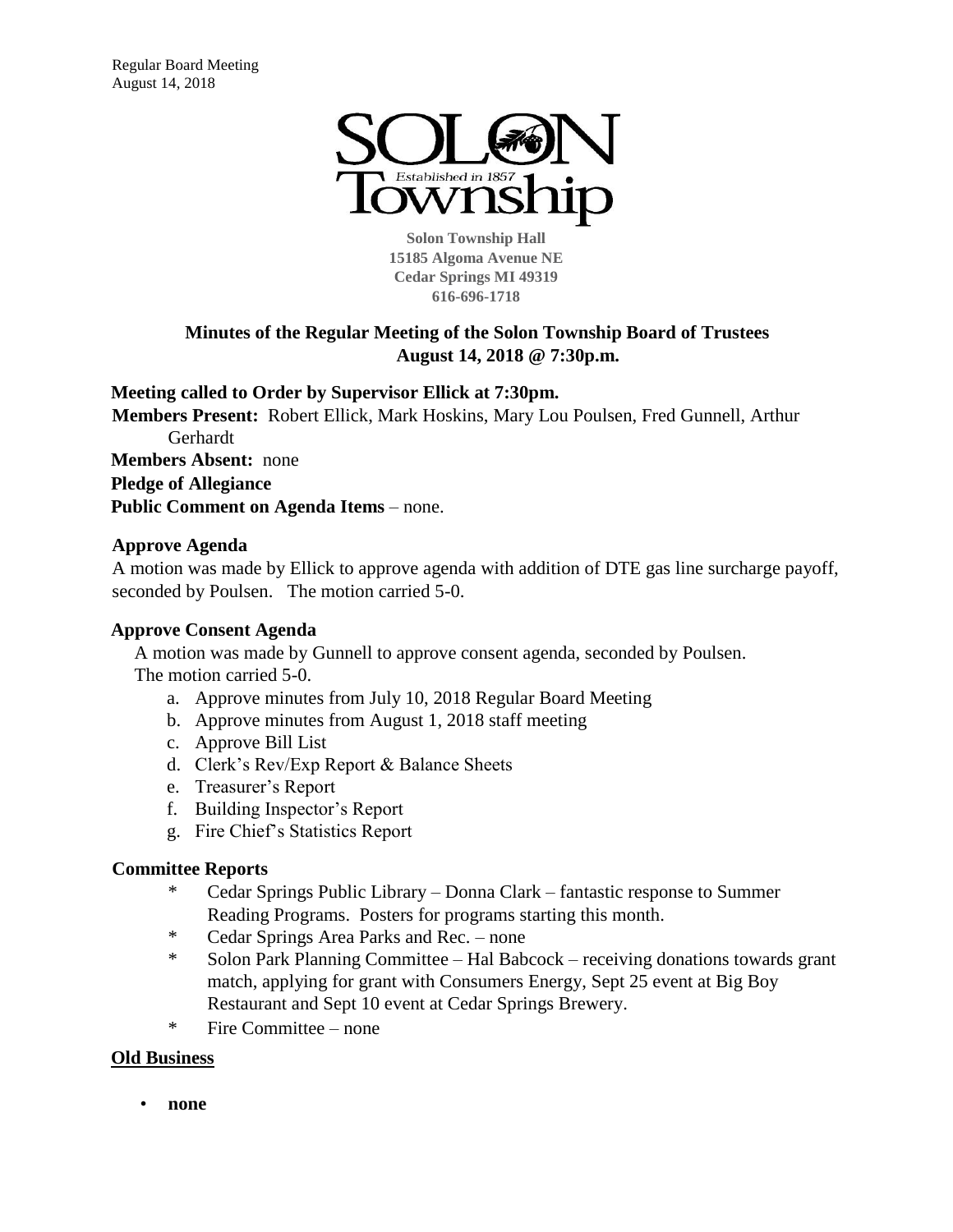Regular Board Meeting August 14, 2018

## **New Business**

### • **DTE natural gas line surcharge**

A motion was made by Ellick to pay off surcharge for new line at FD in the amount of \$2,066, seconded by Gerhardt. Motion carried 5-0.

#### • **Audit draft.**

A motion was made by Ellick to accept audit from Siegfried Crandall as drafted, seconded by Gunnell. Motion carried 5-0.

### • **Title of Algoma tax foreclosed property**

A motion was made by Hoskins to authorize up to \$2000 for quiet title of Algoma property, seconded by Poulsen. Motion carried 5-0.

### • **Offer of \$15,000 for Algoma property**

A motion was made by Ellick to accept offer of \$15,000 for Algoma property, seconded by Gunnell. Motion failed 1-4.

#### • **Proposals for demolition of house on Algoma property**

A motion was made by Ellick to table to next month, seconded by Hoskins. Discussion included title work in progress and possibility of getting work done for no cost. Two proposals were received - \$7,940 and \$6,800. Motion to table carried 5-0.

#### • **Donations of PPE to Guatemala Volcano Relief**

No motion tendered – donations are not allowed per Michigan law and MTA interpretation without some sort of compensation.

## • **FF I/II Academy registrations – 4 firefighters**

A motion was made by Ellick to authorize \$560 for firefighters Bobo, Cebrero, Elias & Kolenda enrollment in FF Academy, seconded by Gunnell. Motion carried 5-0.

## • **FEMA SCBA grant matching funds - \$11,020**

A motion was made by Ellick to authorize grant match for SCBA in amount of \$11,020 from Fire Capital Fund, seconded by Hoskins. Motion carried 5-0.

## • **Transfer \$20,000 to Fire Capital Fund as budgeted**

A motion was made by Poulsen to authorize transfer of \$20,000 from General Fund to Fire Capital Fund as budgeted, seconded by Gerhardt. Motion carried 5-0.